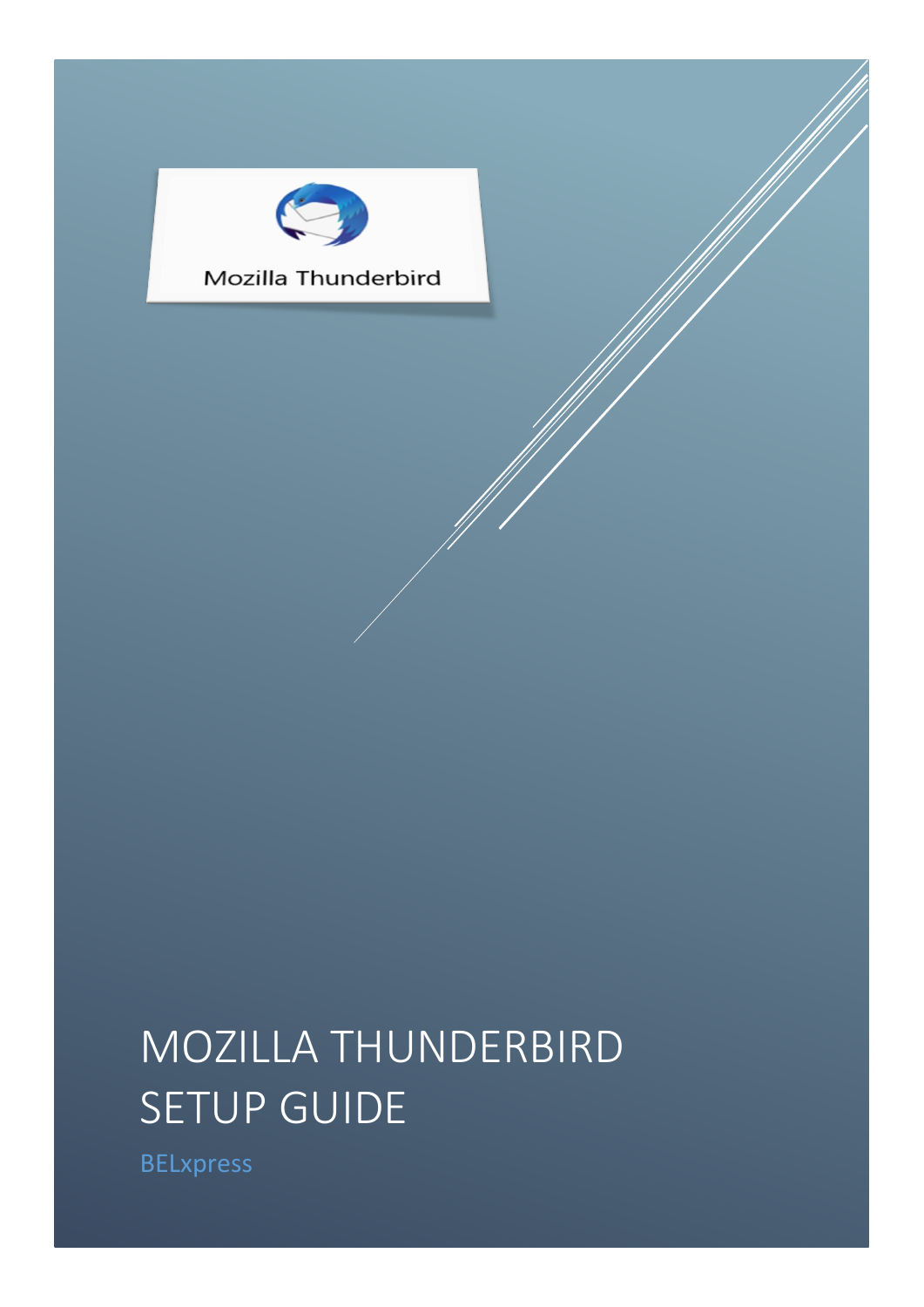**M**ozilla Thunderbird (aka Thunderbird) is a free and open-source cross-platform email client, personal information manager, news client, RSS and chat client developed by the Mozilla Foundation. It's the easiest to set up and customise amongst the available mail clients in the market – it's secured, stable, user friendly and loaded with great features!

We **strongly recommend Thunderbird** to our users. If you're new to Thunderbird, get the latest version here: [https://www.thunderbird.net/.](https://www.thunderbird.net/)

#### Step 1

Once you've installed Thunderbird, launch it  $\bigodot$ . If it's a new installation, Thunderbird will ask for the email account settings, you may proceed to step 2. If you've already installed Thunderbird, you may add a new email account by going to 'Account Settings' as below:

| ools Help                            |                    |             |   | 崮                       | 罔 | <b>Top right corner</b> |               |
|--------------------------------------|--------------------|-------------|---|-------------------------|---|-------------------------|---------------|
| Address Book                         | $Ctrl + Shift + B$ |             |   |                         |   |                         |               |
| Saved Files                          | $Ctrl + J$         |             |   |                         |   |                         |               |
| Add-ons                              |                    |             |   | <b>New</b>              |   |                         |               |
| <b>Activity Manager</b>              |                    |             |   | Attachments             |   |                         |               |
| Chat status                          |                    |             |   |                         |   |                         |               |
| Join Chat                            |                    |             |   | Edit                    | X | 巨                       | $\mathcal{P}$ |
| Message Eilters                      |                    |             |   |                         |   |                         |               |
| Run Filters on Folder                |                    |             | Q | Find                    |   |                         |               |
| Run Filters on Message               |                    |             |   | Print                   |   |                         |               |
| Run Junk Mail Controls on Folder     |                    |             |   | <b>门</b> Save As        |   |                         |               |
| Delete Mail Marked as Junk in Folder |                    |             | 圃 | <b>Empty Trash</b>      |   |                         |               |
| Import                               |                    |             |   |                         |   |                         |               |
| OpenPGP Key Manager                  |                    | <b>Irol</b> |   | Add-ons                 |   |                         |               |
| Developer Tools                      |                    |             | m | <b>Account Settings</b> |   |                         |               |
| Clear Recent History Ctrl+Shift+Del  |                    |             | ᅀ | Options                 |   |                         |               |
| <b>Account Settings</b>              |                    |             |   | Customize               |   |                         |               |
| <b>Options</b>                       |                    |             |   |                         |   |                         |               |
|                                      |                    |             |   | m                       |   |                         |               |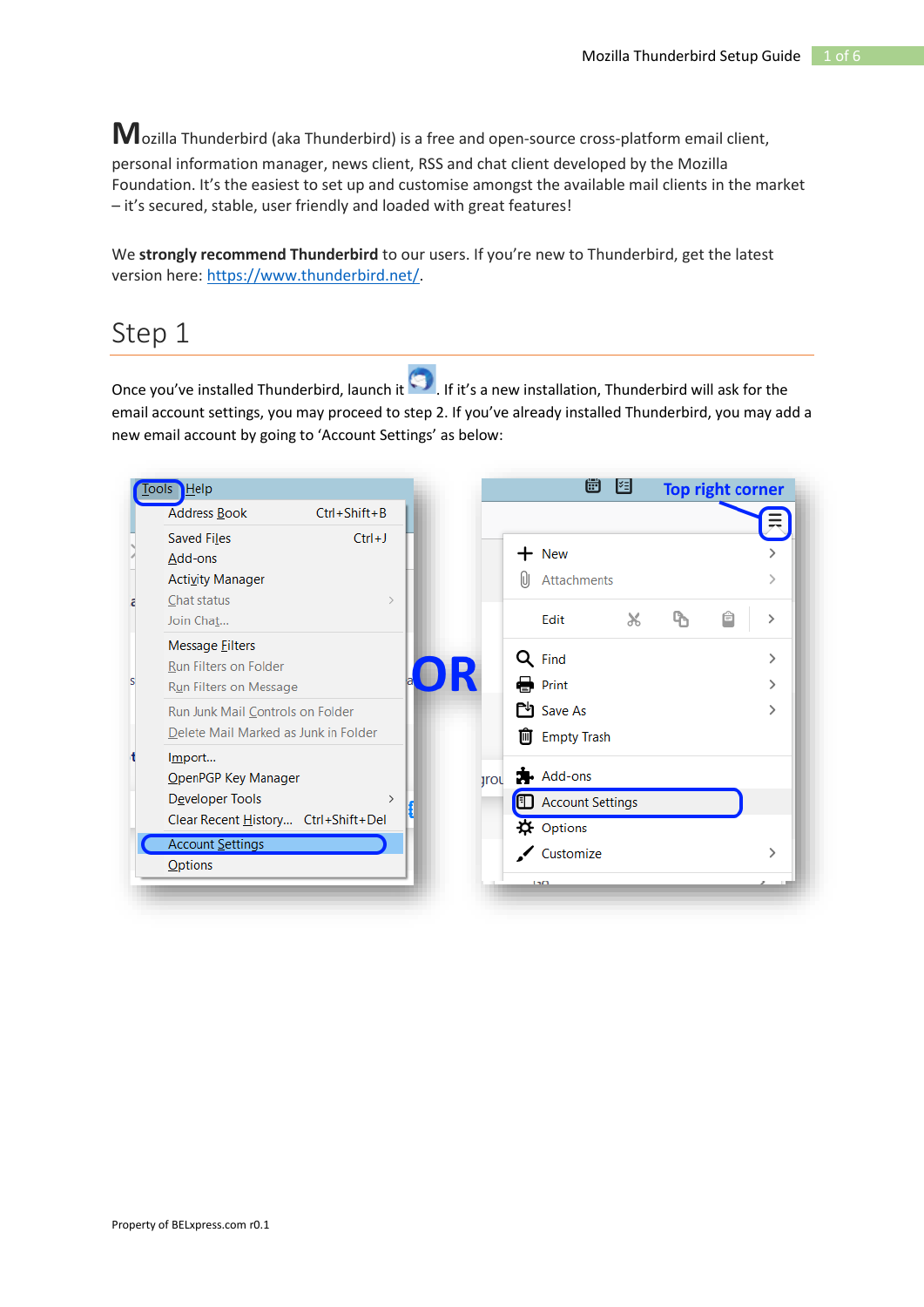Click on 'Account Actions' at the bottom-left, and choose 'Add Mail Account...' as shown below:



# Step 3

Set up your email address. Specify your name to be seen by the recipient, your **email address and password**, then click on 'Configure manually…'. Thunderbird will be smart enough to collect your BELxpress (server) information and recommend the correct settings.

|                    | Set Up Your Existing Email Address<br>Use your current email address |          |
|--------------------|----------------------------------------------------------------------|----------|
| Your name:         | eg: Test Department                                                  | ⊙        |
| Email address:     | test@belxpress.com                                                   | ⊙        |
| Password:          |                                                                      | ø        |
|                    | Remember password<br>$\mathcal{I}$                                   |          |
| Configure manually | Cancel                                                               | Continue |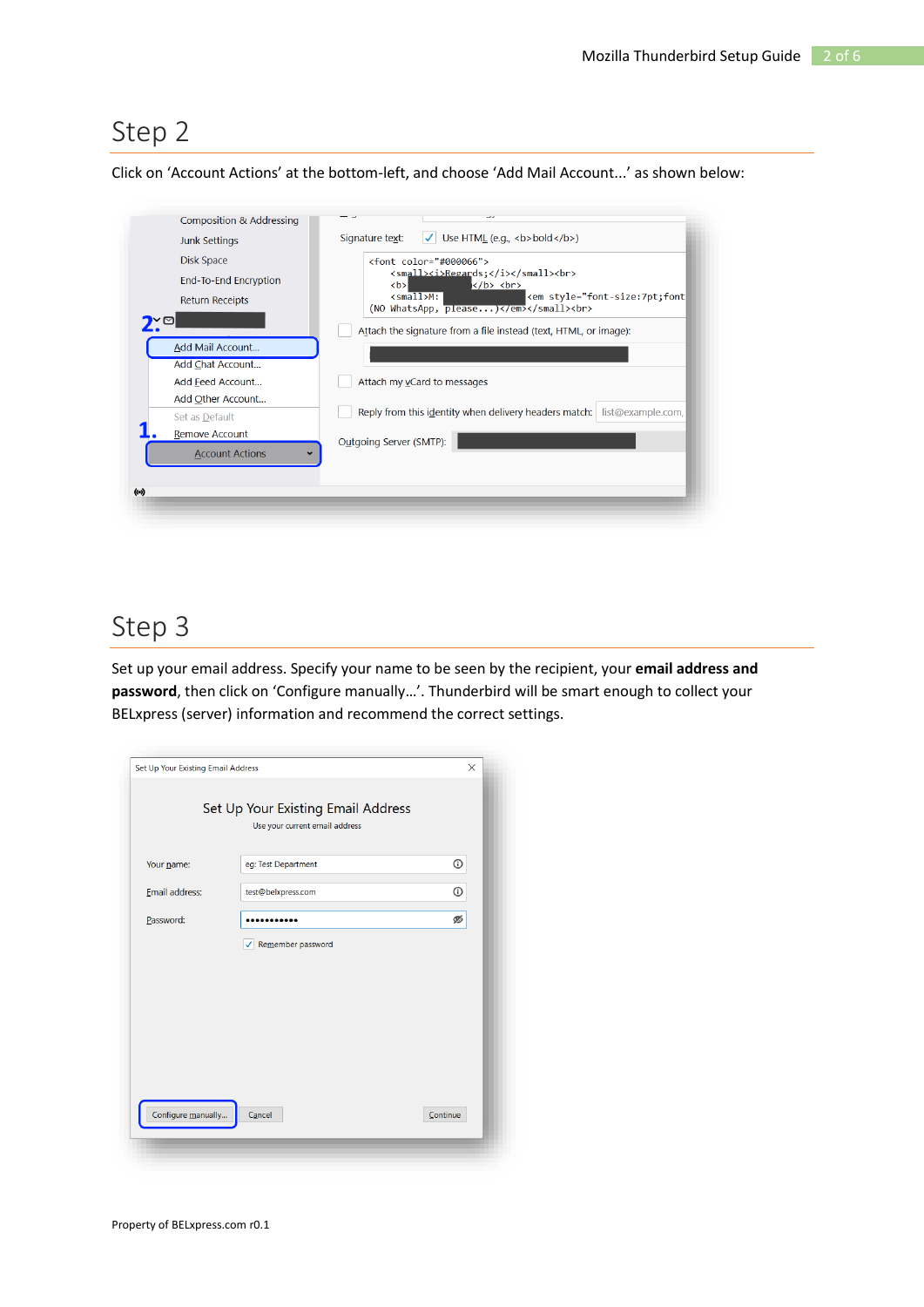Specify your incoming and outgoing server name if the provided information is not correct. Please ensure 'Username' is your email address for both incoming and outgoing. You may leave the other columns as 'Auto/Autodetect'. Please click 'Re-test' to verify.

| set Up Your Existing Email Address |                                                                      |                                | $\times$     |                                          |
|------------------------------------|----------------------------------------------------------------------|--------------------------------|--------------|------------------------------------------|
|                                    | Set Up Your Existing Email Address<br>Use your current email address |                                |              |                                          |
| Your name:                         | <b>Test Department</b>                                               |                                | $\odot$      |                                          |
| Email address:                     | test@belxpress.com                                                   |                                | $\odot$      | <b>IMAP vs POP3</b>                      |
| Password:                          |                                                                      |                                | Ø            | See the comparison                       |
|                                    | $\sqrt{\phantom{a}}$ Remember password                               |                                |              | on last page                             |
|                                    |                                                                      |                                |              |                                          |
| Protocol:                          | <b>INCOMING</b><br><b>IMAP</b><br>$\checkmark$                       | <b>OUTGOING</b><br><b>SMTP</b> |              | If you are choosing POP3 as the access   |
| Server:                            | eg: mail.belxpress.com                                               | eg: mail.belxpress.com         | Ч            | protocol, you can only set up your email |
| Port:                              | Auto<br>$\checkmark$                                                 | Auto                           | $\check{~}$  | in ONE computer or device. If you want   |
| SSL:                               | $\checkmark$<br>Autodetect                                           | Autodetect                     | $\checkmark$ | to sync your email across multiple       |
| Authentication:                    | Autodetect<br>v                                                      | Autodetect                     | $\check{~}$  | computers or devices (smartphone,        |
| Username:                          | test@belxpress.com                                                   | test@belxpress.com             |              | tablet), you MUST use IMAP access        |
|                                    |                                                                      | Advanced config                |              | protocol.                                |
|                                    |                                                                      |                                |              |                                          |
| Cancel                             |                                                                      | Done<br>Re-test                |              | <b>CAUTION</b>                           |
| $C$ ancel                          |                                                                      | Re-test<br>Done                |              |                                          |
|                                    |                                                                      |                                |              |                                          |
|                                    | test@bebtpress.com                                                   | (621@D6DDL622°COU              |              |                                          |
|                                    |                                                                      |                                |              |                                          |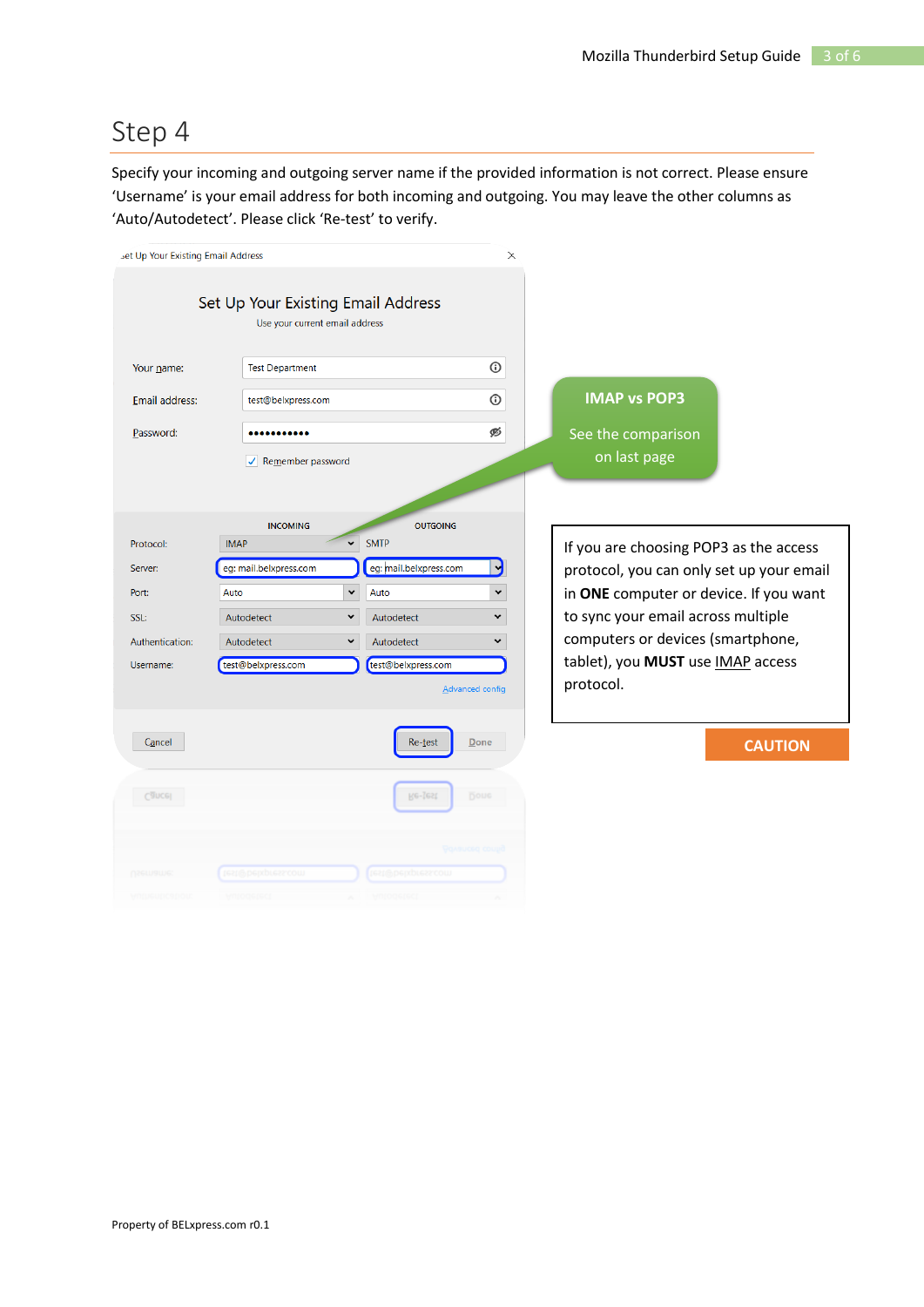Once 'Re-test', Thunderbird will fill in the correct settings (including SSL/TLS secure settings), and show with the '**green tick**'. You may click on 'Done' at the bottom.

| Set Up Your Existing Email Address                            |                                                                      | ×                                                 |  |  |  |  |
|---------------------------------------------------------------|----------------------------------------------------------------------|---------------------------------------------------|--|--|--|--|
|                                                               | Set Up Your Existing Email Address<br>Use your current email address |                                                   |  |  |  |  |
| Your name:                                                    | <b>Test Department</b>                                               | ⊙                                                 |  |  |  |  |
| Email address:                                                | test@belxpress.com                                                   |                                                   |  |  |  |  |
| Password:                                                     |                                                                      |                                                   |  |  |  |  |
| Remember password                                             |                                                                      |                                                   |  |  |  |  |
| The following settings were found by probing the given server |                                                                      |                                                   |  |  |  |  |
|                                                               | <b>INCOMING</b>                                                      | <b>OUTGOING</b>                                   |  |  |  |  |
| Protocol:<br>Server:                                          | <b>IMAP</b><br>mail.belxpress.com                                    | <b>SMTP</b><br>$\checkmark$<br>mail.belxpress.com |  |  |  |  |
| Port:                                                         | 143<br>v                                                             | 587<br>v                                          |  |  |  |  |
| SSL:                                                          | <b>STARTTLS</b>                                                      | <b>STARTTLS</b><br>$\checkmark$                   |  |  |  |  |
| Authentication:                                               | Normal password<br>$\check{ }$                                       | Normal password<br>◡                              |  |  |  |  |
| Username:                                                     | test@belxpress.com                                                   | test@belxpress.com                                |  |  |  |  |
|                                                               |                                                                      | Advanced config                                   |  |  |  |  |
| Cancel                                                        |                                                                      | <b>Done</b><br>Re-test                            |  |  |  |  |

#### **TIPS:** What is **SSL** certificate?

"The primary reason why **SSL** is used to keep sensitive information sent across the Internet encrypted so that only the intended recipient can access it. *This is important because the information you send on the Internet is passed from computer to computer to get to the destination server*."

**NOTE:** Some Email Apps such as Gmail or Outlook require SSL certificate nowadays in order to set up an email account on a smart phone or tablet, it's strongly recommended getting the SSL certificate for your domain today.

Please do not hesitate to contact us [\(support@belxpress.com](mailto:support@belxpress.com)) for 'SSL for your domain'. Get your SSL today!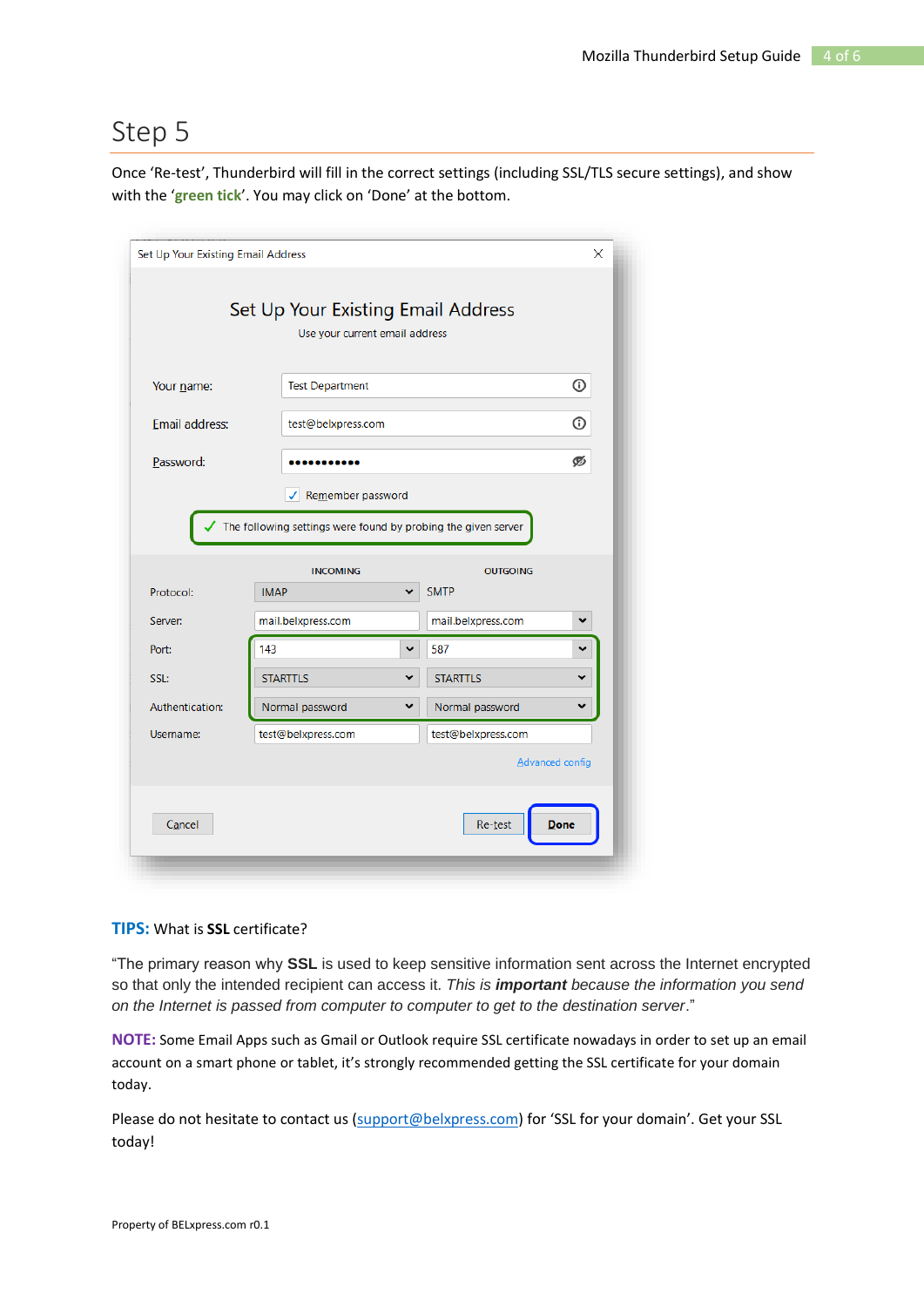Once you're done, you will see your email account has been setup (on the left) and ready to be used. You may add your signature here in the "Signature text', fill up the 'Reply-to Address' (your email address) and organization to provide better information to the recipient server, this may help to reduce spam score (treat your mail as spam). Click on 'X' next to 'Account Settings' on the top to go back to your new Inbox.

| $\land$<br><b>End-To-End Encryption</b> |                                  | Account Settings - <test@belxpress.com></test@belxpress.com>                                               |                  |
|-----------------------------------------|----------------------------------|------------------------------------------------------------------------------------------------------------|------------------|
| <b>Return Receipts</b>                  |                                  |                                                                                                            |                  |
| $\vee$ $\heartsuit$                     | Account Name: test@belxpress.com |                                                                                                            |                  |
| <b>Server Settings</b>                  |                                  |                                                                                                            |                  |
| Copies & Folders                        | <b>Default Identity</b>          |                                                                                                            |                  |
| <b>Composition &amp; Addressing</b>     |                                  | Each account has an identity, which is the information that other people see when they read your messages. |                  |
| <b>Junk Settings</b>                    |                                  |                                                                                                            |                  |
| Synchronization & Storage               | Your Name:                       | <b>Test Department</b>                                                                                     |                  |
| <b>End-To-End Encryption</b>            | <b>Email Address:</b>            | test@belxpress.com                                                                                         |                  |
| <b>Return Receipts</b>                  | Reply-to Address:                | Recipients will reply to this other address                                                                |                  |
| □ test@belxpress.com                    | Organization:                    |                                                                                                            |                  |
| <b>Server Settings</b>                  |                                  |                                                                                                            |                  |
| Copies & Folders                        | Signature text:                  | Use HTML (e.g., <b>bold</b> )                                                                              |                  |
| <b>Composition &amp; Addressing</b>     |                                  |                                                                                                            |                  |
| <b>Junk Settings</b>                    |                                  |                                                                                                            |                  |
| Synchronization & Storage               |                                  |                                                                                                            |                  |
| <b>End-To-End Encryption</b>            |                                  | Attach the signature from a file instead (text, HTML, or image):                                           |                  |
| <b>Return Receipts</b>                  |                                  |                                                                                                            | Choose           |
| $\vee$ $\Box$ Local Folders             |                                  |                                                                                                            |                  |
| <b>Junk Settings</b>                    |                                  | Attach my vcard to messages                                                                                | Edit Card        |
| <b>Disk Space</b>                       |                                  | Reply from this identity when delivery headers match: list@example.com, *@example.com                      |                  |
| 图 Outgoing Server (SMTP)                |                                  |                                                                                                            |                  |
| <b>Account Actions</b>                  | Outgoing Server (SMTP):          | belxpress.com - mail.belxpress.com                                                                         | Edit SMTP server |
|                                         |                                  |                                                                                                            |                  |